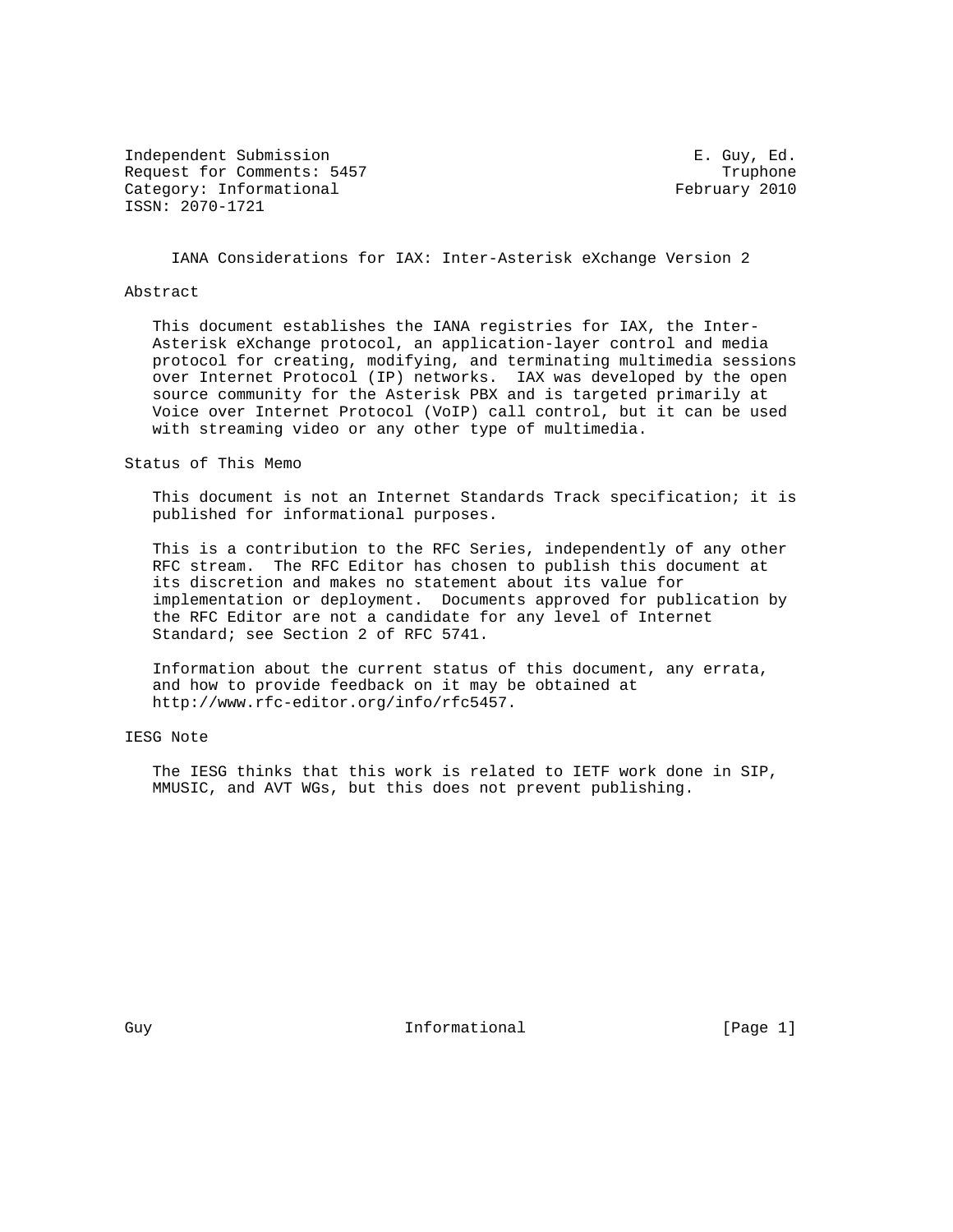## Copyright Notice

 Copyright (c) 2010 IETF Trust and the persons identified as the document authors. All rights reserved.

 This document is subject to BCP 78 and the IETF Trust's Legal Provisions Relating to IETF Documents (http://trustee.ietf.org/license-info) in effect on the date of publication of this document. Please review these documents carefully, as they describe your rights and restrictions with respect to this document.

## Table of Contents

| 2.1 |                                              |
|-----|----------------------------------------------|
|     |                                              |
|     |                                              |
|     |                                              |
|     |                                              |
|     |                                              |
|     |                                              |
|     |                                              |
|     |                                              |
|     |                                              |
|     | 2.10. Calling Type of Number (CALLINGTON) 13 |
|     | 2.11. IAX Transit Network Identification 14  |
|     |                                              |
|     |                                              |
|     |                                              |
|     |                                              |
|     |                                              |
|     |                                              |
|     |                                              |
|     |                                              |

## 1. Introduction

 IAX (Inter-Asterisk eXchange) is an "all-in-one" protocol for handling multimedia in IP networks. It combines both control and media services in the same protocol. In addition, IAX uses a single UDP data stream on a static port greatly simplifying Network Address Translation (NAT) gateway traversal, eliminating the need for other protocols to work around NAT, and simplifying network and firewall management. IAX employs a compact encoding that decreases bandwidth usage and is well suited for Internet telephony service. In addition, its open nature permits new payload type additions needed to support additional services.

Guy **Informational** [Page 2]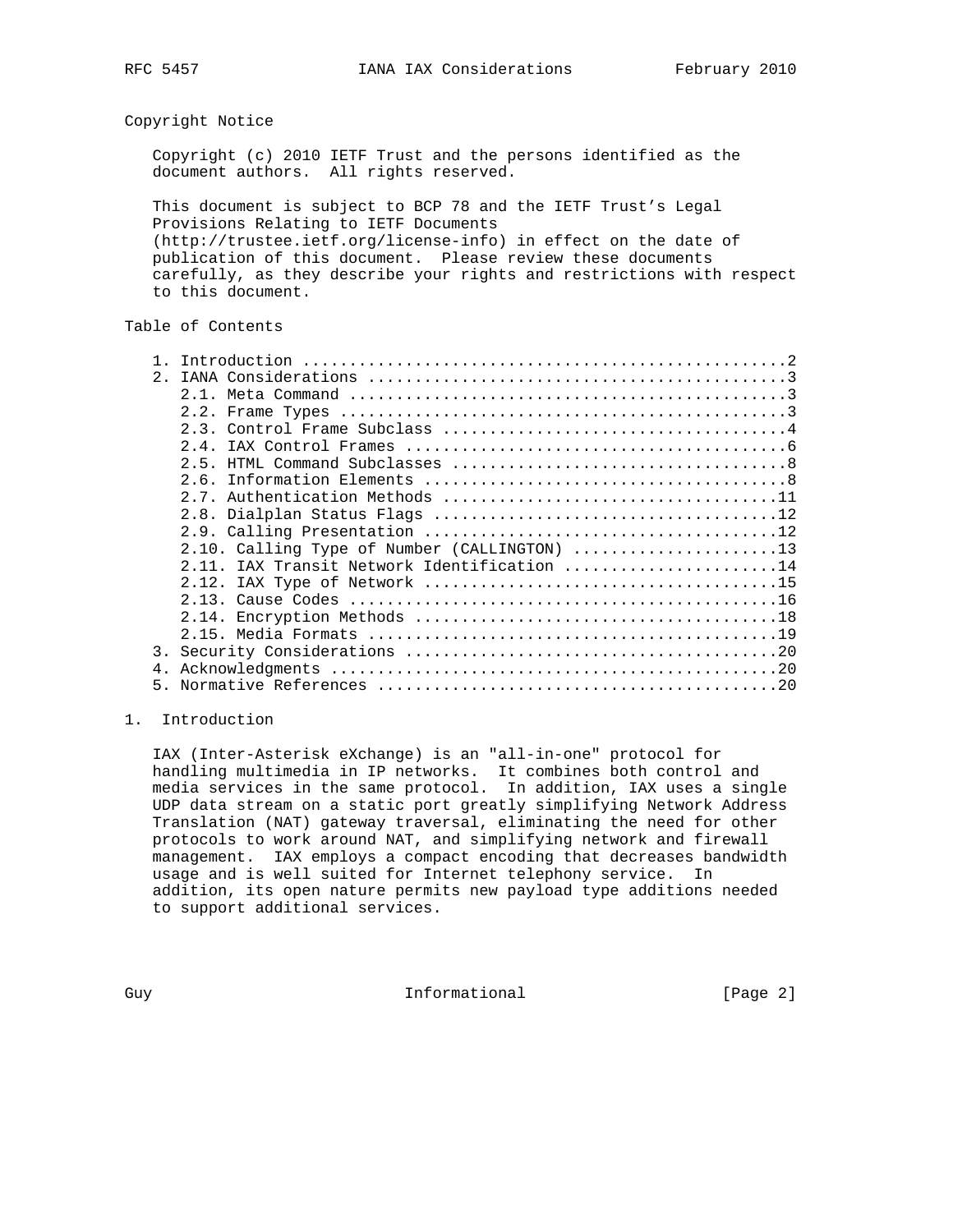This document specifies and provides the initial values for the creation of the IAX-related IANA registries as per [RFC5226].

2. IANA Considerations

 The IAX protocol, as defined in [RFC5456], defines 15 namespaces that have been registered. These namespaces are described below.

 Each of these namespaces utilizes an 'Expert Review' for extension. Documentation of new values is not mandated as RFCs. The Expert Review should be guided by a few common sense considerations. For example, new values should not be specific to a country, region, organization, or company; they should be well-defined and widely recognized.

2.1. Meta Command

Registry Name: IAX Meta Commands

 Required Information for New Values: Name, description, and relevant security considerations, if any.

Description: See Section 8.1.3.2 of [RFC5456].

Valid Range: 0x01-x7F.

Display format: hex.

 The following table specifies the initial assignments of Meta Command values:

 +------+-----------------+------------------------------------------+ | TYPE | Name | Description +------+-----------------+------------------------------------------+  $|$  0x01 | Trunk Meta  $|$  Indicates that frame is a trunk meta  $|$ | | Frame | frame. +------+-----------------+------------------------------------------+

### 2.2. Frame Types

Registry Name: IAX Frame Types

 Required Information for New Values: Name, description, and relevant security considerations, if any. In addition, the definition and description of subclasses.

Description: See Section 8.2 of [RFC5456].

Guy **Informational** [Page 3]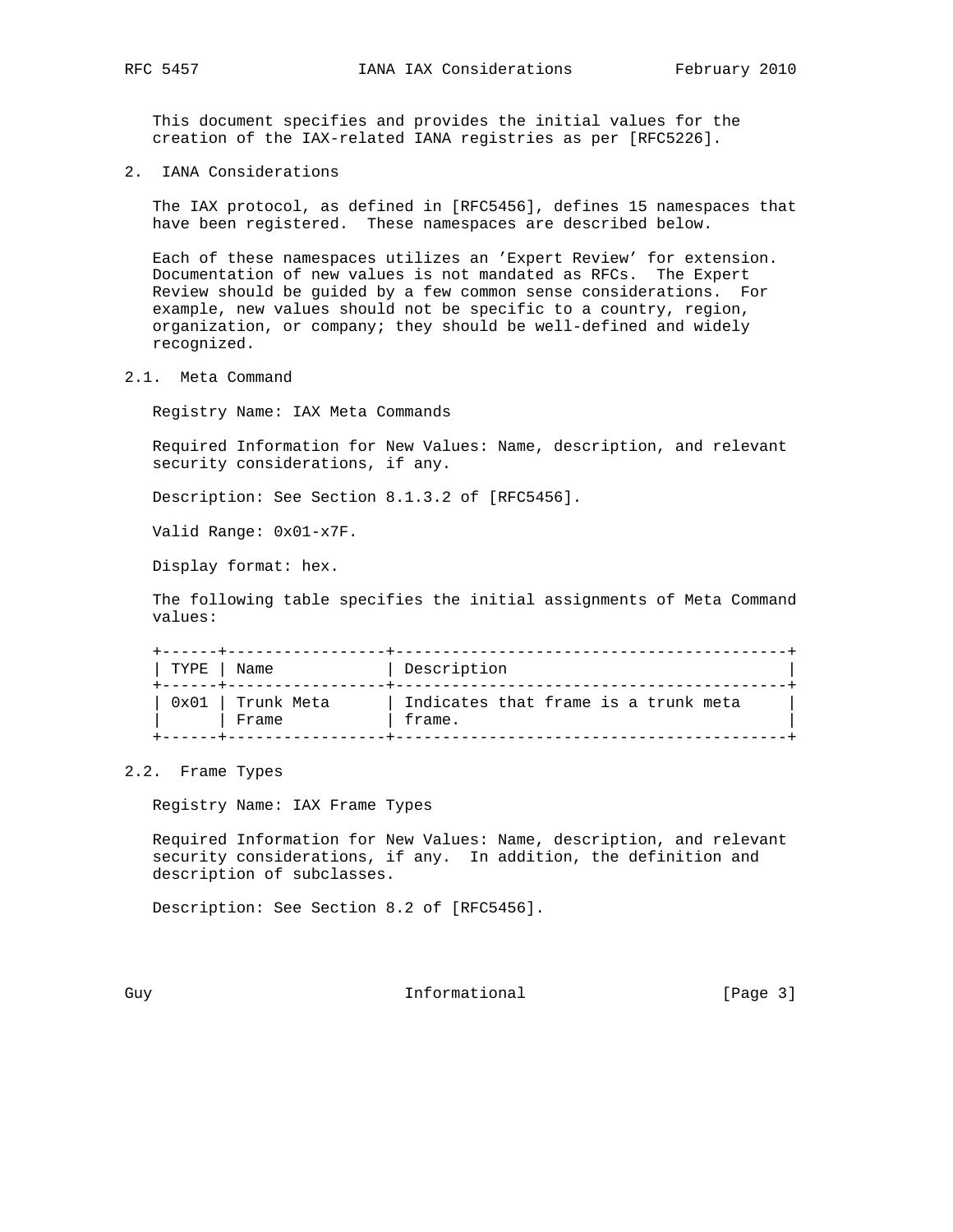Valid Range: 0x01-xFF.

Display format: hex.

 The following table specifies the initial assignments of Frame Type Values:

| TYPE           |                  | Description   Subclass Description | Data Description        |
|----------------|------------------|------------------------------------|-------------------------|
| $0 \times 01$  | DTMF             | $0-9$ , A-D, $*$ , #               | Undefined               |
| $0 \times 02$  | Voice            | Audio Compression Format           | Data                    |
| $0 \times 03$  | Video            | Video Compression Format           | Data                    |
| 0x04           | Control          | See Control Frame<br>Subclass      | Varies with<br>subclass |
| $0 \times 05$  | Null             | Undefined                          | Undefined               |
| 0x06           | IAX Control      | See IAX Protocol<br>Messages       | Information<br>Elements |
| $0 \times 07$  | Text             | Always 0                           | Raw Text                |
| $0 \times 08$  | Image            | Image Compression Format           | Raw image               |
| $0 \times 09$  | HTML             | See HTML Frame Types               | Message Specific        |
| $0 \times 0$ A | Comfort<br>Noise | Level in -dBov of<br>comfort noise | None                    |

# 2.3. Control Frame Subclass

Registry Name: IAX Control Frame Subclass

 Required Information for New Values: Name, description, and relevant security considerations, if any.

Description: See Section 8.3 of [RFC5456].

Valid Range: 0x00-x7F.

Display format: hex.

Guy **Informational** [Page 4]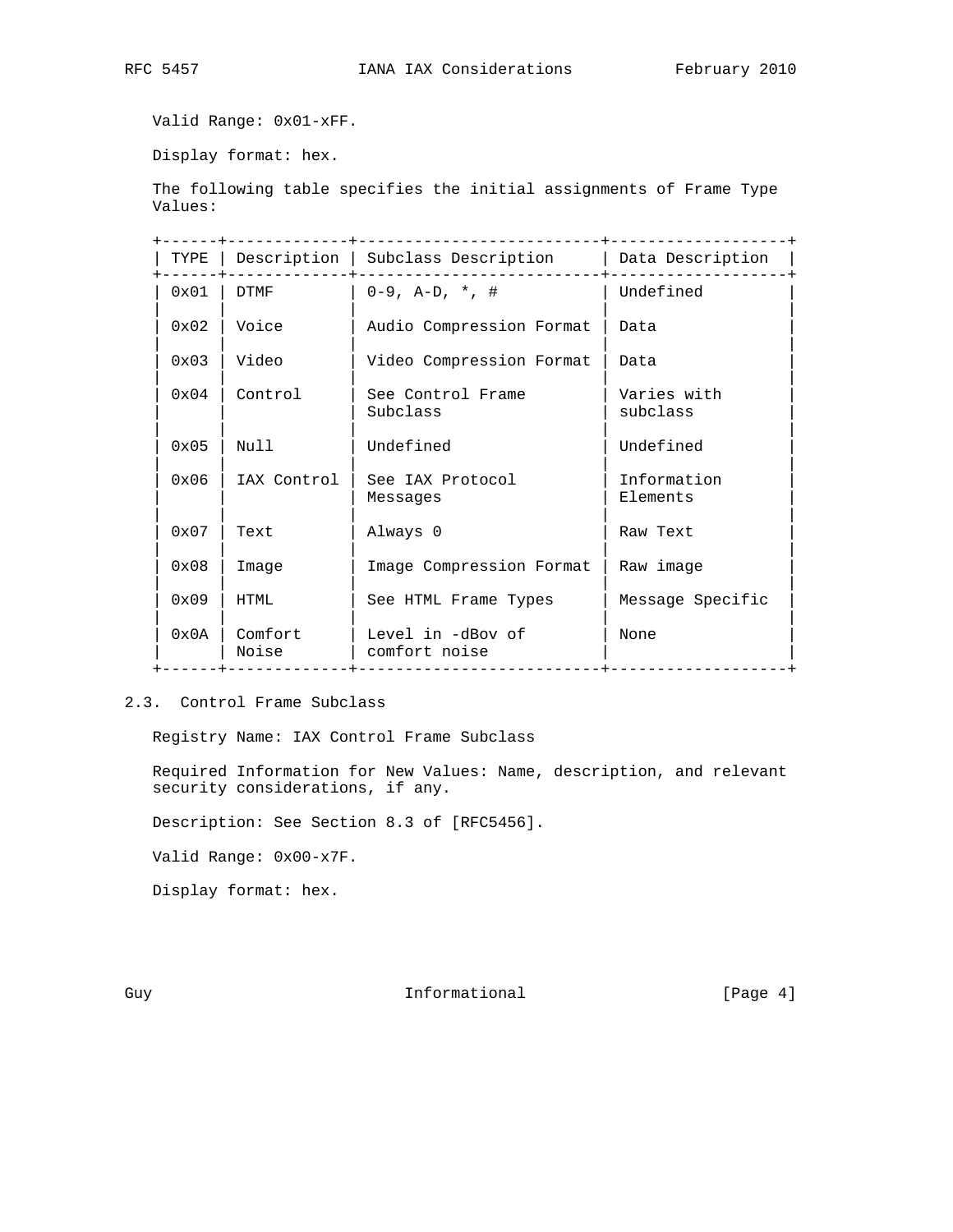The following table specifies the initial assignments of Control Frame Subclasses:

|               | -------------      |                                                  |
|---------------|--------------------|--------------------------------------------------|
| VALUE         | Name               | Description                                      |
| 0x01          | Hangup             | The call has been hungup at the<br>remote end    |
| $0 \times 02$ | Reserved           | Reserved for future use                          |
| 0x03          | Ringing            | Remote end is ringing (ring-back)                |
| 0x04          | Answer             | Remote end has answered                          |
| 0x05          | Busy               | Remote end is busy                               |
| 0x06          | Reserved           | Reserved for future use                          |
| 0x07          | Reserved           | Reserved for future use                          |
| 0x08          | Congestion         | The call is congested                            |
| 0x09          | Flash Hook         | Flash hook                                       |
| 0x0a          | Reserved           | Reserved for future use                          |
| 0x0b          | Option             | Device-specific options are being<br>transmitted |
| 0x0c          | Key Radio          | Key Radio                                        |
| 0x0d          | Unkey Radio        | Unkey Radio                                      |
| 0x0e          | Call Progress      | Call is in progress                              |
| 0x0f          | Call<br>Proceeding | Call is proceeding                               |
| 0x10          | Hold               | Call is placed on hold                           |
| 0x11          | Unhold             | Call is taken off hold                           |
|               |                    | . _ _ _ _ _ _ _ _ <del>.</del> _ .               |

Guy **Informational** [Page 5]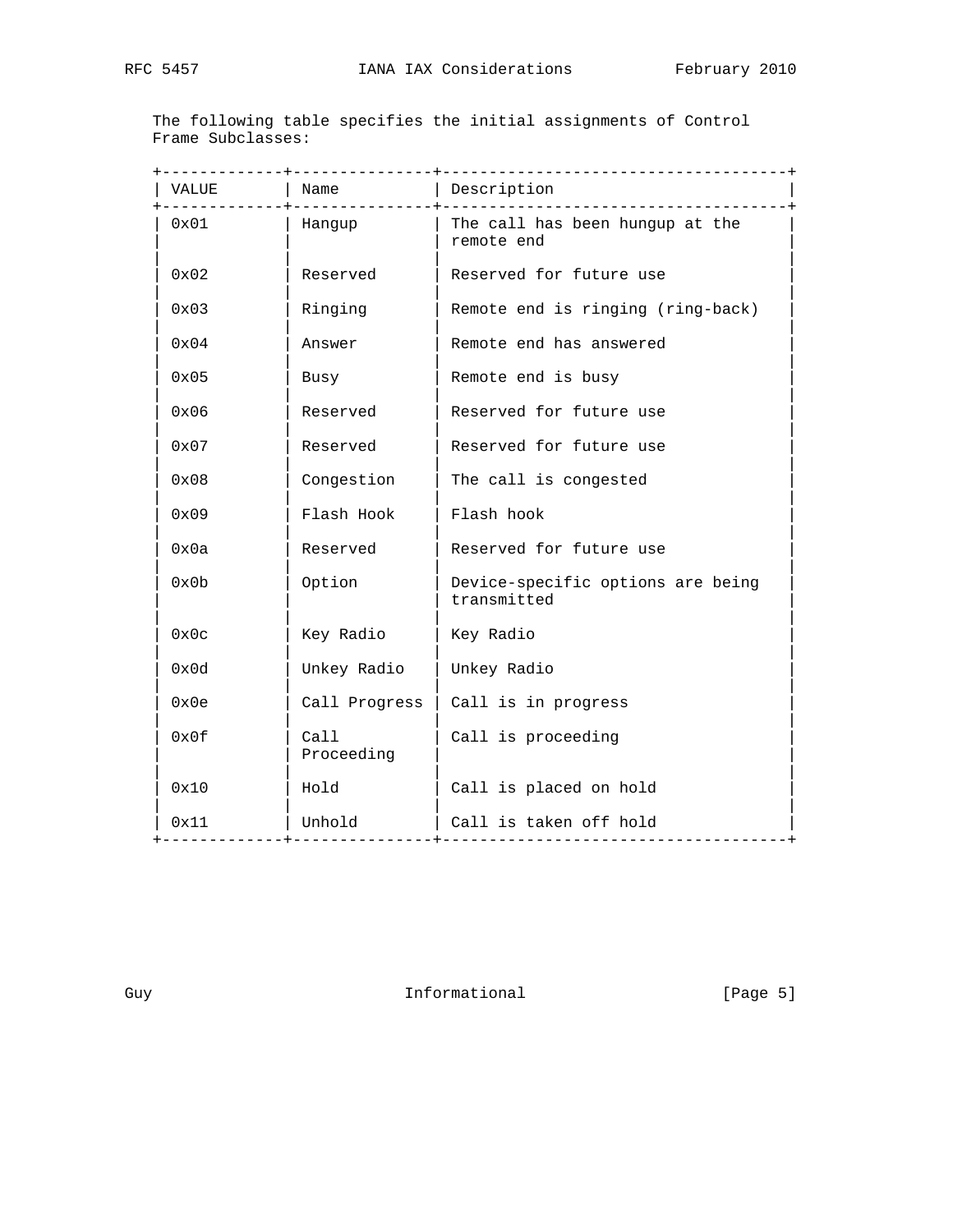# 2.4. IAX Control Frames

Registry Name: IAX Control Frames

 Required Information for New Values: Name, description, and relevant security considerations, if any.

Description: See Section 8.4 of [RFC5456].

Valid Range: 0x01-x7F.

Display format: hex.

 The following table specifies the initial assignments of IAX Control Frame values:

| Hex  | Name           | Description                  |
|------|----------------|------------------------------|
| 0x01 | NEW            | Initiate a new call          |
| 0x02 | PING           | Ping request                 |
| 0x03 | PONG           | Ping or poke reply           |
| 0x04 | ACK            | Explicit acknowledgment      |
| 0x05 | HANGUP         | Initiate call tear-down      |
| 0x06 | REJECT         | Reject a call                |
| 0x07 | <b>ACCEPT</b>  | Accept a call                |
| 0x08 | <b>AUTHREO</b> | Authentication request       |
| 0x09 | <b>AUTHREP</b> | Authentication reply         |
| 0x0a | INVAL          | Invalid message              |
| 0x0b | LAGRO          | Lag request                  |
| 0x0c | LAGRP          | Lag reply                    |
| 0x0d | REGREO         | Registration request         |
| 0x0e | REGAUTH        | Registration authentication  |
| 0x0f | REGACK         | Registration acknowledgement |

Guy **Informational** [Page 6]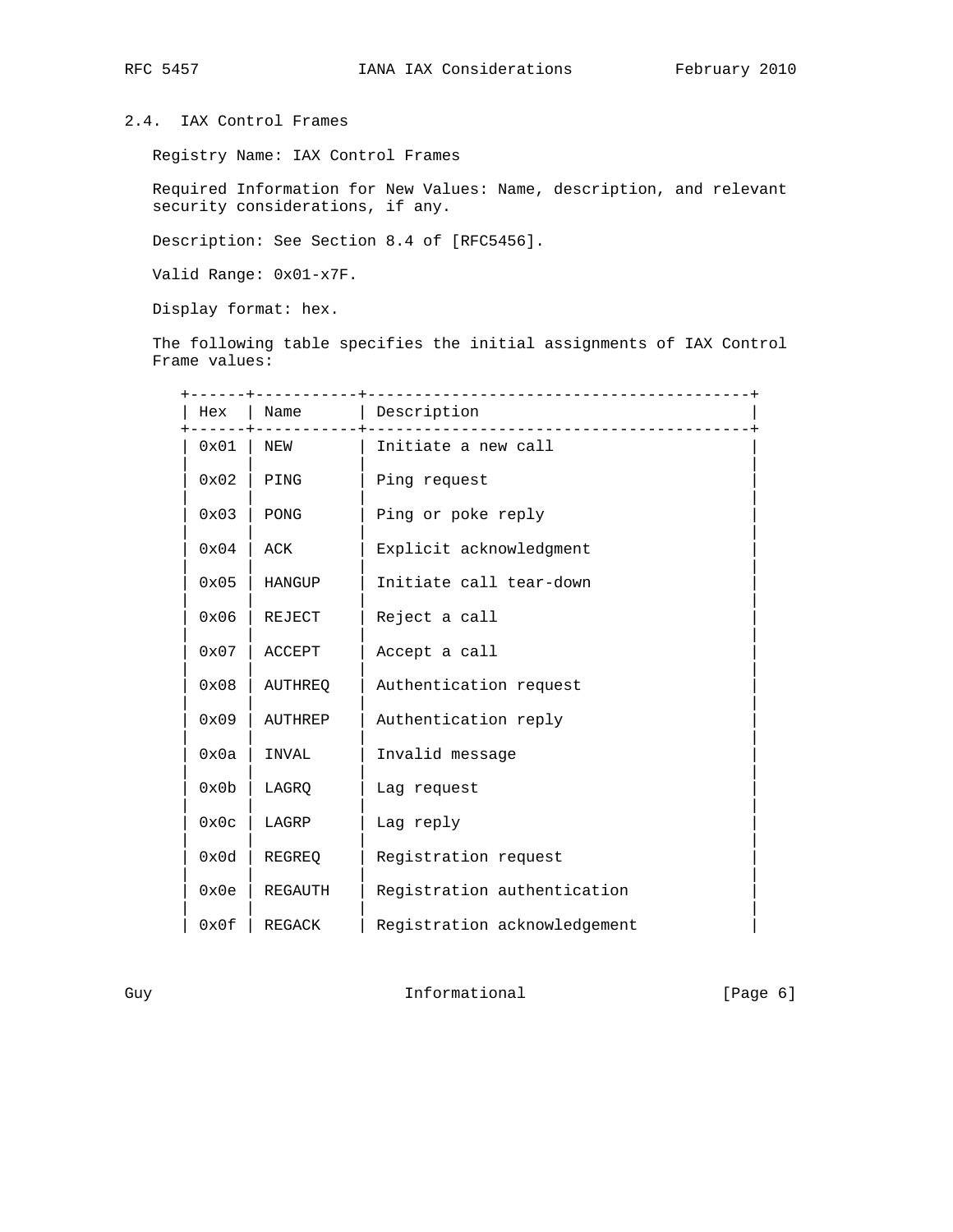| 0x10<br>Registration reject<br>REGREJ                       |  |
|-------------------------------------------------------------|--|
| Registration release<br>0x11<br>REGREL                      |  |
| Video/Voice retransmit request<br>0x12<br>VNAK              |  |
| Dialplan request<br>0x13<br>DPREQ                           |  |
| 0x14<br>DPREP<br>Dialplan reply                             |  |
| Dial<br>0x15<br>DIAL                                        |  |
| Transfer request<br>0x16<br>TXREQ                           |  |
| Transfer connect<br>0x17<br>TXCNT                           |  |
| 0x18<br>TXACC<br>Transfer accept                            |  |
| Transfer ready<br>0x19<br>TXREADY                           |  |
| Transfer release<br>0x1a<br>TXREL                           |  |
| Transfer reject<br>0x1b<br>TXREJ                            |  |
| Halt audio/video [media] transmission<br>0x1c<br>QUELCH     |  |
| Resume audio/video [media] transmission<br>0x1d<br>UNQUELCH |  |
| Poke request<br>0x1e<br>POKE                                |  |
| Reserved for future use<br>0x1f<br>Reserved                 |  |
| Message waiting indication<br>0x20<br>MWI                   |  |
| Unsupported message<br>0x21<br>UNSUPPORT                    |  |
| Remote transfer request<br>0x22<br>TRANSFER                 |  |
| Reserved for future use<br>0x23<br>Reserved                 |  |
| Reserved for future use<br>0x24<br>Reserved                 |  |
| Reserved   Reserved for future use<br>0x25                  |  |

Guy Communicational [Page 7]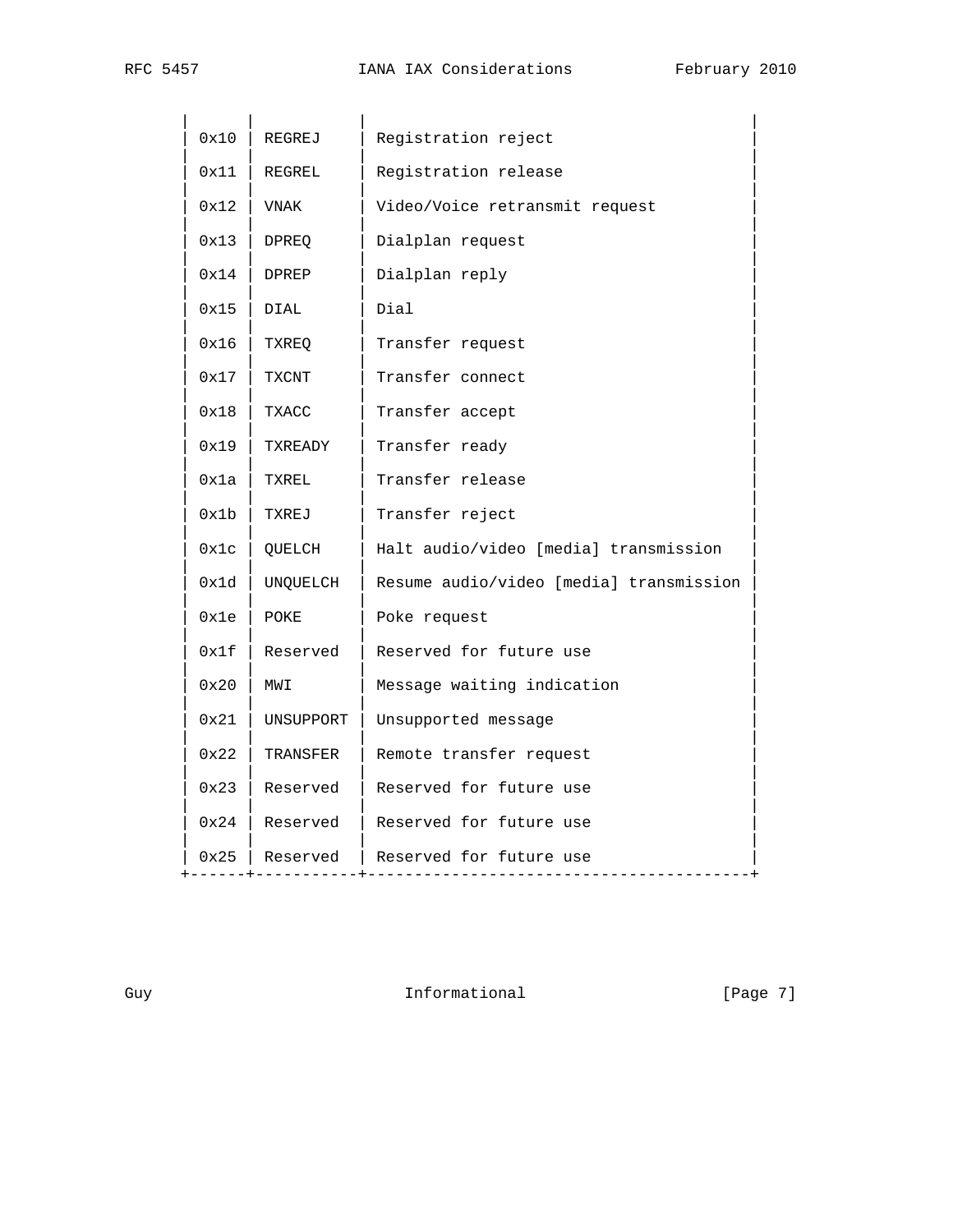## 2.5. HTML Command Subclasses

Registry Name: IAX HTML Command Subclasses

 Required Information for New Values: Name, description, and relevant security considerations, if any.

Description: See Section 8.2 of [RFC5456].

Valid Range: 0x01-x7F.

Display format: hex.

 The following table specifies the initial assignments of IAX HTML Command Subclasses:

| NUMBER | DESCRIPTION                |
|--------|----------------------------|
| 0x01   | Sending a URL              |
| 0x02   | Data frame                 |
| 0x04   | Beginning frame            |
| 0x08   | End frame                  |
| 0x10   | Load is complete           |
| 0x11   | Peer does not support HTML |
| 0x12   | Link URL                   |
| 0x13   | Unlink URL                 |
| 0x14   | Reject Link URL            |
|        |                            |

## 2.6. Information Elements

Registry Name: IAX Information Elements

 Required Information for New Values: Name, description, and relevant security considerations, if any.

Description: See Section 8.6 of [RFC5456].

Valid Range: 0x01-xFF.

Guy **Informational** [Page 8]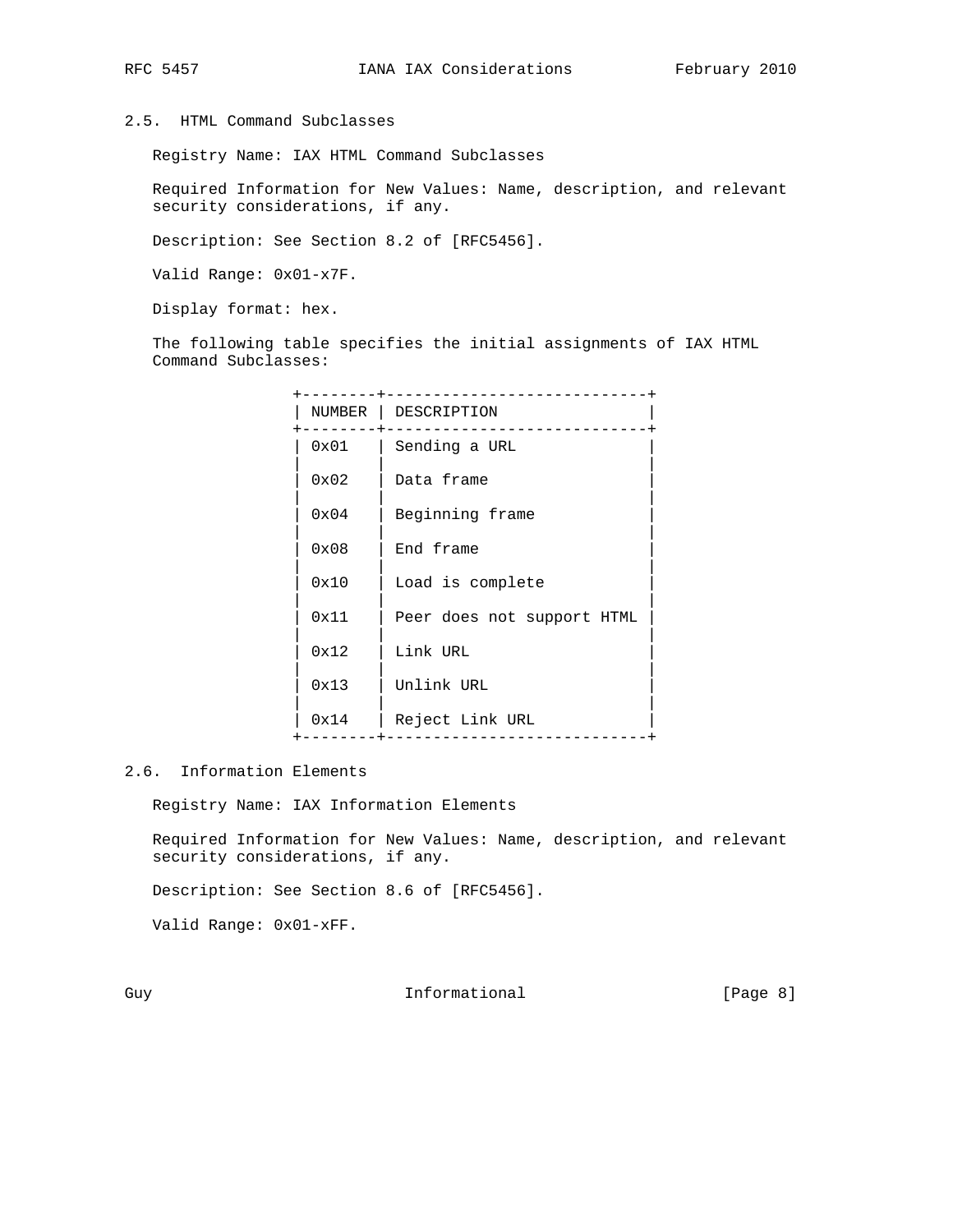Display format: hex.

 The following table specifies the Initial Assignments of Information Element Definitions:

| HEX  | ---------------- <b>+</b><br>NAME | DESCRIPTION                                                         |  |
|------|-----------------------------------|---------------------------------------------------------------------|--|
| 0x01 | CALLED NUMBER                     | ________________________________<br>  Number/extension being called |  |
|      |                                   |                                                                     |  |
| 0x02 | CALLING NUMBER   Calling number   |                                                                     |  |
| 0x03 | CALLING ANI                       | Calling number ANI for billing                                      |  |
| 0x04 | CALLING NAME                      | Name of caller                                                      |  |
| 0x05 | CALLED CONTEXT                    | Context for number                                                  |  |
| 0x06 | USERNAME                          | Username (peer or user) for<br>authentication                       |  |
| 0x07 | PASSWORD                          | Password for authentication                                         |  |
| 0x08 | CAPABILITY                        | Actual CODEC capability                                             |  |
| 0x09 | FORMAT                            | Desired CODEC format                                                |  |
| 0x0a | LANGUAGE                          | Desired language                                                    |  |
| 0x0b | VERSION                           | Protocol version                                                    |  |
| 0x0c | ADSICPE                           | CPE ADSI capability                                                 |  |
| 0x0d | DNID                              | Originally dialed DNID                                              |  |
| 0x0e | AUTHMETHODS                       | Authentication method(s)                                            |  |
| 0x0f | CHALLENGE                         | Challenge data for MD5/RSA                                          |  |
| 0x10 | MD5 RESULT                        | MD5 challenge result                                                |  |
| 0x11 | RSA RESULT                        | RSA challenge result                                                |  |
| 0x12 | APPARENT ADDR                     | Apparent address of peer                                            |  |
| 0x13 | REFRESH                           | When to refresh registration                                        |  |
| 0x14 | DPSTATUS                          | Dialplan status                                                     |  |

Guy Communicational [Page 9]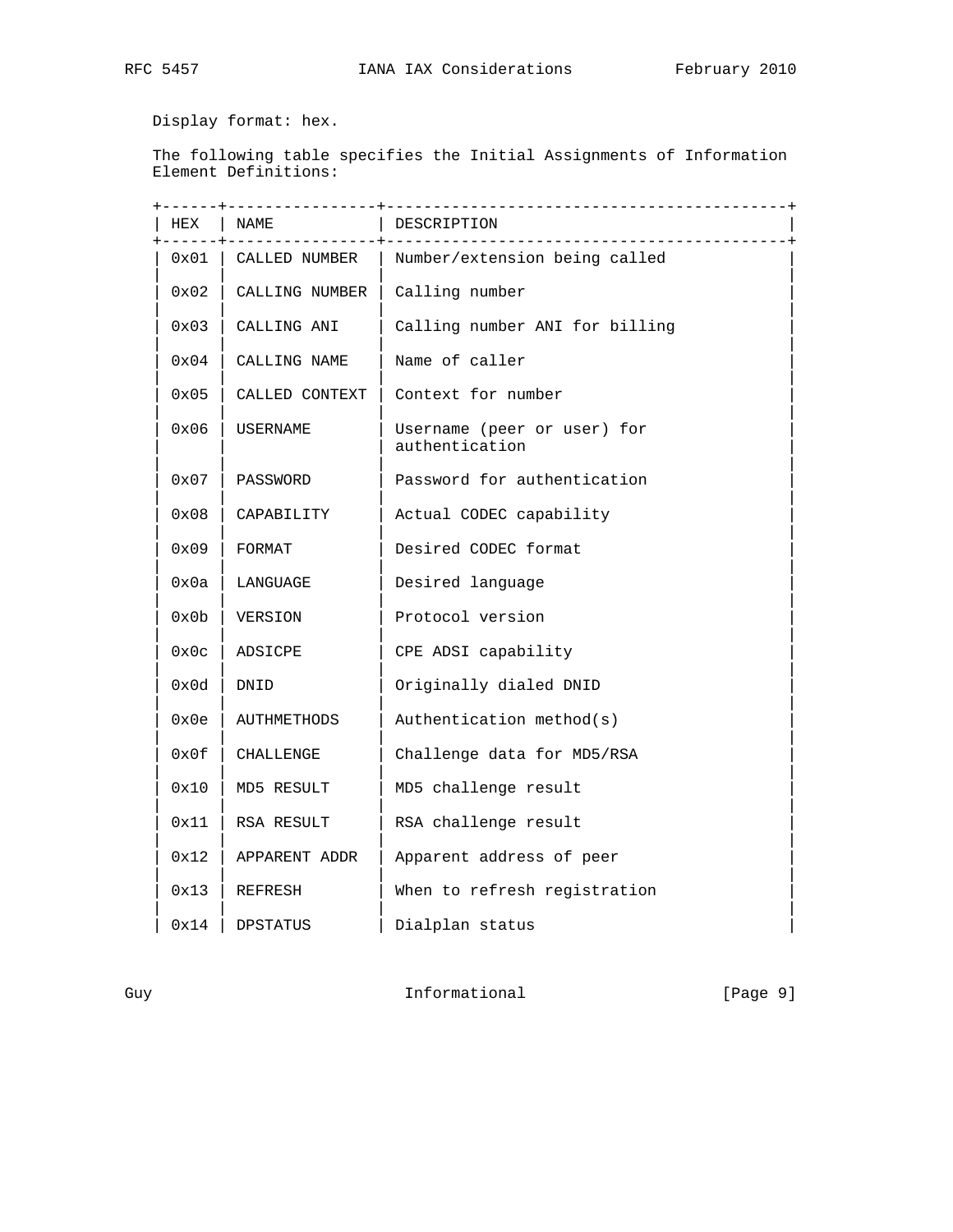| 0x15 | CALLNO       | Call number of peer             |
|------|--------------|---------------------------------|
| 0x16 | CAUSE        | Cause                           |
| 0x17 | IAX UNKNOWN  | Unknown IAX command             |
| 0x18 | MSGCOUNT     | How many messages waiting       |
| 0x19 | AUTOANSWER   | Request auto-answering          |
| 0x1a | MUSICONHOLD  | Request musiconhold with QUELCH |
| 0x1b | TRANSFERID   | Transfer Request Identifier     |
| 0x1c | RDNIS        | Referring DNIS                  |
| 0x1d | Reserved     | Reserved for future use         |
| 0x1e | Reserved     | Reserved for future use         |
| 0x1f | DATETIME     | Date/Time                       |
| 0x20 | Reserved     | Reserved for future use         |
| 0x21 | Reserved     | Reserved for future use         |
| 0x22 | Reserved     | Reserved for future use         |
| 0x23 | Reserved     | Reserved for future use         |
| 0x24 | Reserved     | Reserved for future use         |
| 0x25 | Reserved     | Reserved for future use         |
| 0x26 | CALLINGPRES  | Calling presentation            |
| 0x27 | CALLINGTON   | Calling type of number          |
| 0x28 | CALLINGTNS   | Calling transit network select  |
| 0x29 | SAMPLINGRATE | Supported sampling rates        |
| 0x2a | CAUSECODE    | Hangup cause                    |
| 0x2b | ENCRYPTION   | Encryption format               |
| 0x2c | ENCKEY       | Reserved for future use         |

Guy **Informational** [Page 10]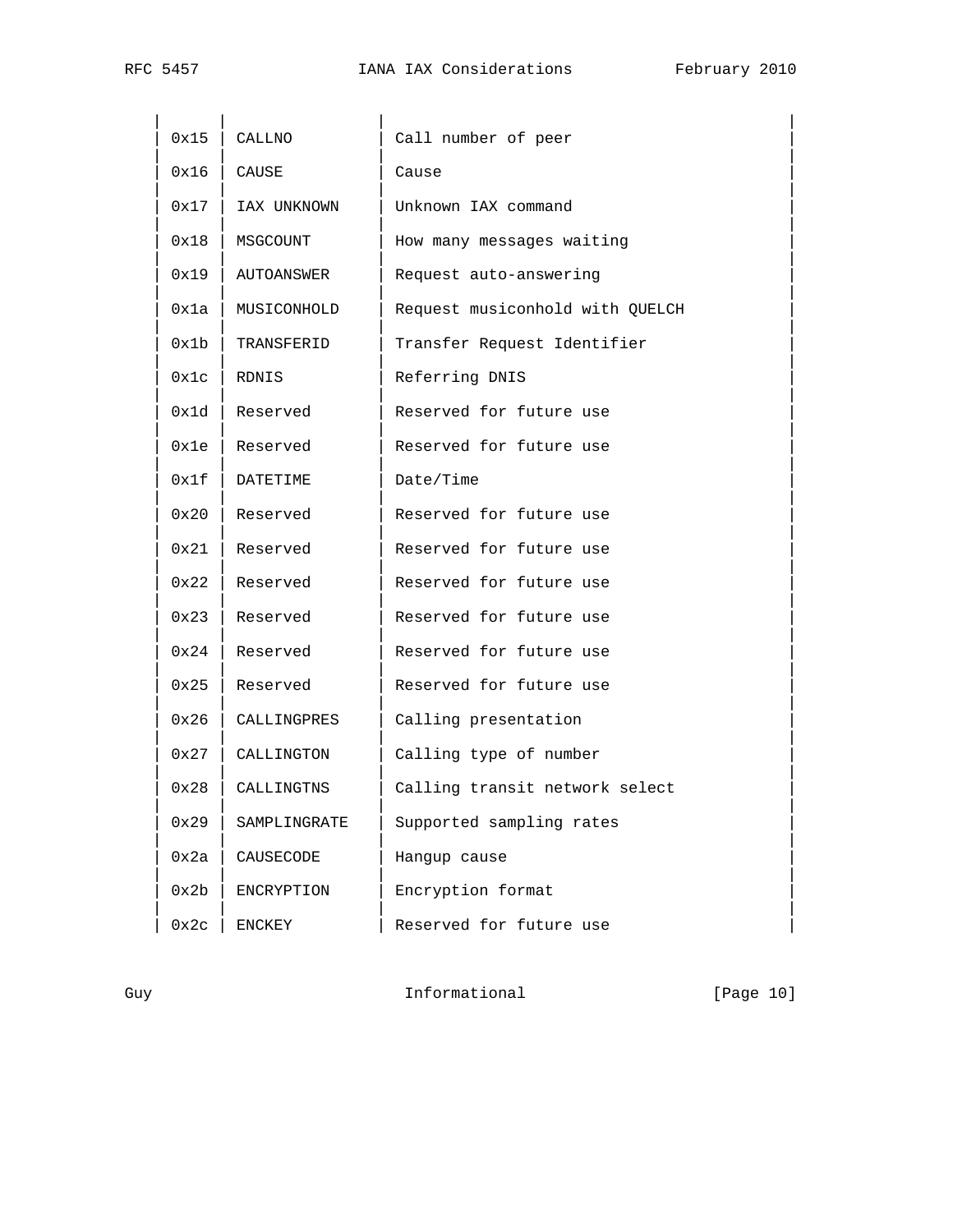| 0x2d          | CODEC PREFS | CODEC Negotiation                               |
|---------------|-------------|-------------------------------------------------|
| 0x2e          | RR JITTER   | Received jitter, as in RFC 3550                 |
| 0x2f          | RR LOSS     | Received loss, as in RFC 3550                   |
| $0 \times 30$ | RR PKTS     | Received frames                                 |
| $0 \times 31$ | RR DELAY    | Max playout delay for received frames in<br>ms  |
| $0 \times 32$ | RR DROPPED  | Dropped frames (presumably by jitter<br>buffer) |
| $0 \times 33$ | RR 000      | Frames received Out of Order                    |
| 0x34          | OSPTOKEN    | OSP Token Block                                 |

Table 1: Information Element Definitions

## 2.7. Authentication Methods

Registry Name: IAX Authentication Methods

 Required Information for New Values: Name, description, and relevant security considerations, if any.

Description: See Section 8.6.13 of [RFC5456].

Valid Range: 0x0001-xFFFF bitmask, values must be a power of two.

Display format: hex.

 The following table specifies the initial assignments of IAX Authentication Methods:

| METHOD | DESCRIPTION                     |
|--------|---------------------------------|
|        | 0x0001 Reserved (was Plaintext) |
| 0x0002 | MD5                             |
| 0x0004 | RSA                             |

Guy **Informational** [Page 11]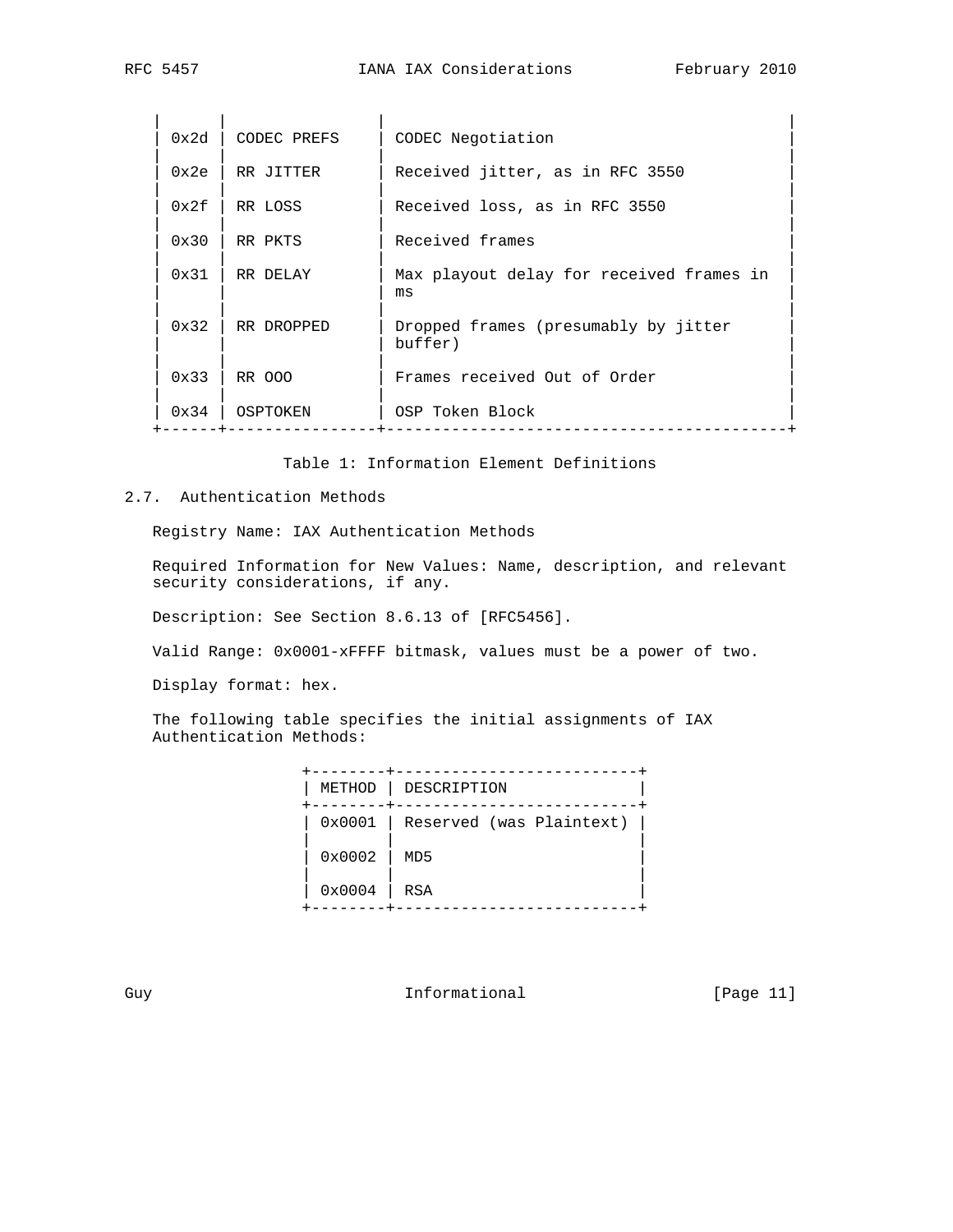### 2.8. Dialplan Status Flags

Registry Name: IAX Dialplan Status Flags

 Required Information for New Values: Name, description, and relevant security considerations, if any.

Description: See Section 8.6.19 of [RFC5456].

Valid Range: 0x0001-xFFFF bitmask, values must be a power of two.

Display format: hex.

 The following table specifies the initial assignments of IAX dialplan status flags:

 +--------+------------------------------+ | FLAG | DESCRIPTION | +--------+------------------------------+ 0x0001 | Exists | | | | 0x0002 | Can exist | | | |  $\vert$  0x0004  $\vert$  Non-existent | | |  $0x4000$  | Retain dialtone (ignorepat) | | |  $\vert$  0x8000  $\vert$  More digits may match number +--------+------------------------------+

2.9. Calling Presentation

Registry Name: IAX Calling Presentation

 Required Information for New Values: Name, description, and relevant security considerations, if any.

Description: See Section 8.6.29 of [RFC5456].

Valid Range: 0x00-xFF.

Display format: hex.

Guy **Informational** [Page 12]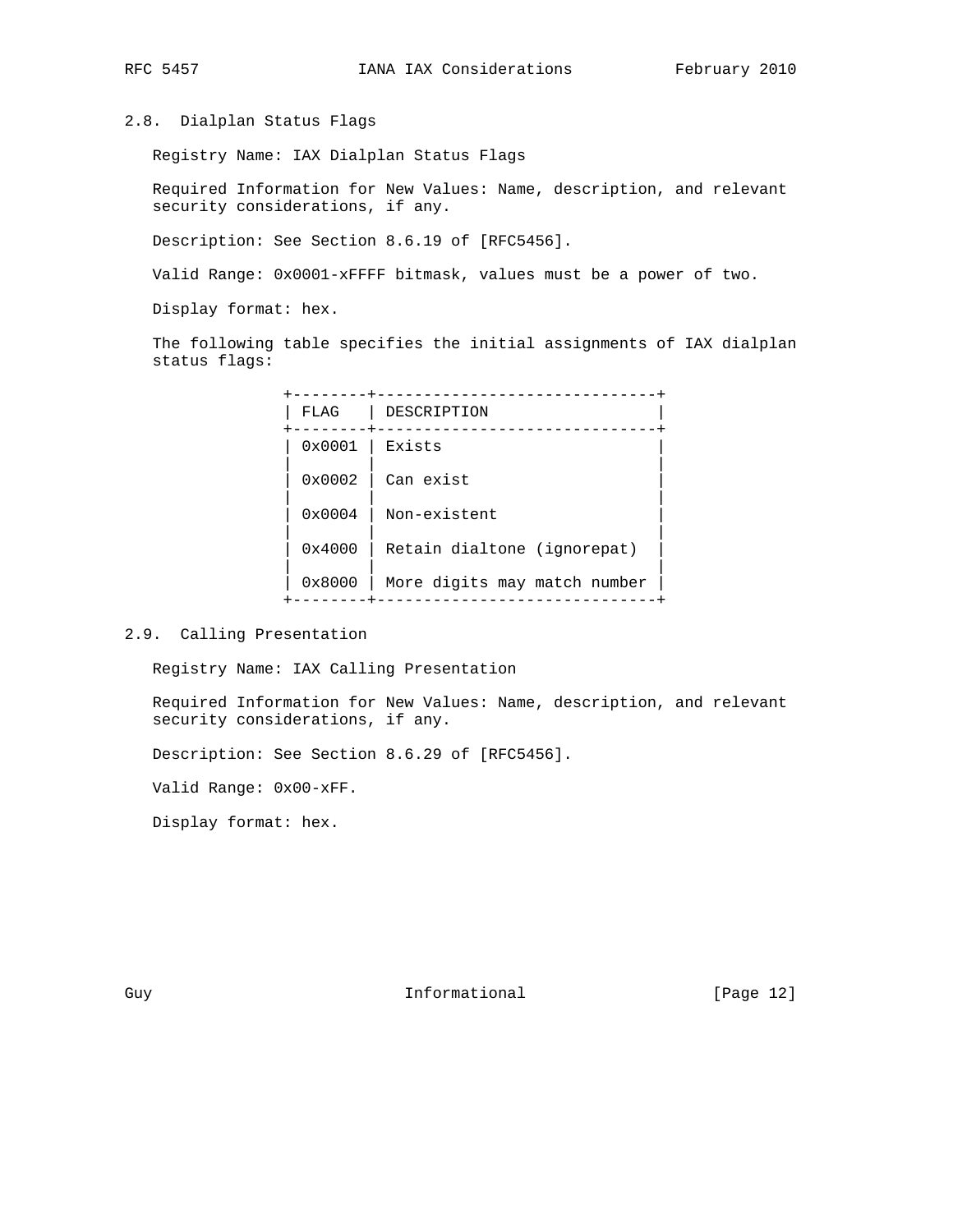The following table specifies the initial assignments of calling presentation values:

| FLAG          | PRESENTATION                         |
|---------------|--------------------------------------|
| 0x00          | Allowed user/number not screened     |
| 0x01          | Allowed user/number passed screen    |
| 0x02          | Allowed user/number failed screen    |
| 0x03          | Allowed network number               |
| 0x20          | Prohibited user/number not screened  |
| 0x21          | Prohibited user/number passed screen |
| 0x22          | Prohibited user/number failed screen |
| $0 \times 23$ | Prohibited network number            |
| $0 \times 43$ | Number not available                 |
|               |                                      |

 NOTE: The values in this table are derived from Q.931; however, future values may be from other sources.

2.10. Calling Type of Number (CALLINGTON)

Registry Name: IAX Calling Type of Number

 Required Information for New Values: Name, description, and relevant security considerations, if any.

Description: See Section 8.6.30 of [RFC5456].

Valid Range: 0x00-xFF.

Display format: hex.

Guy **Informational** [Page 13]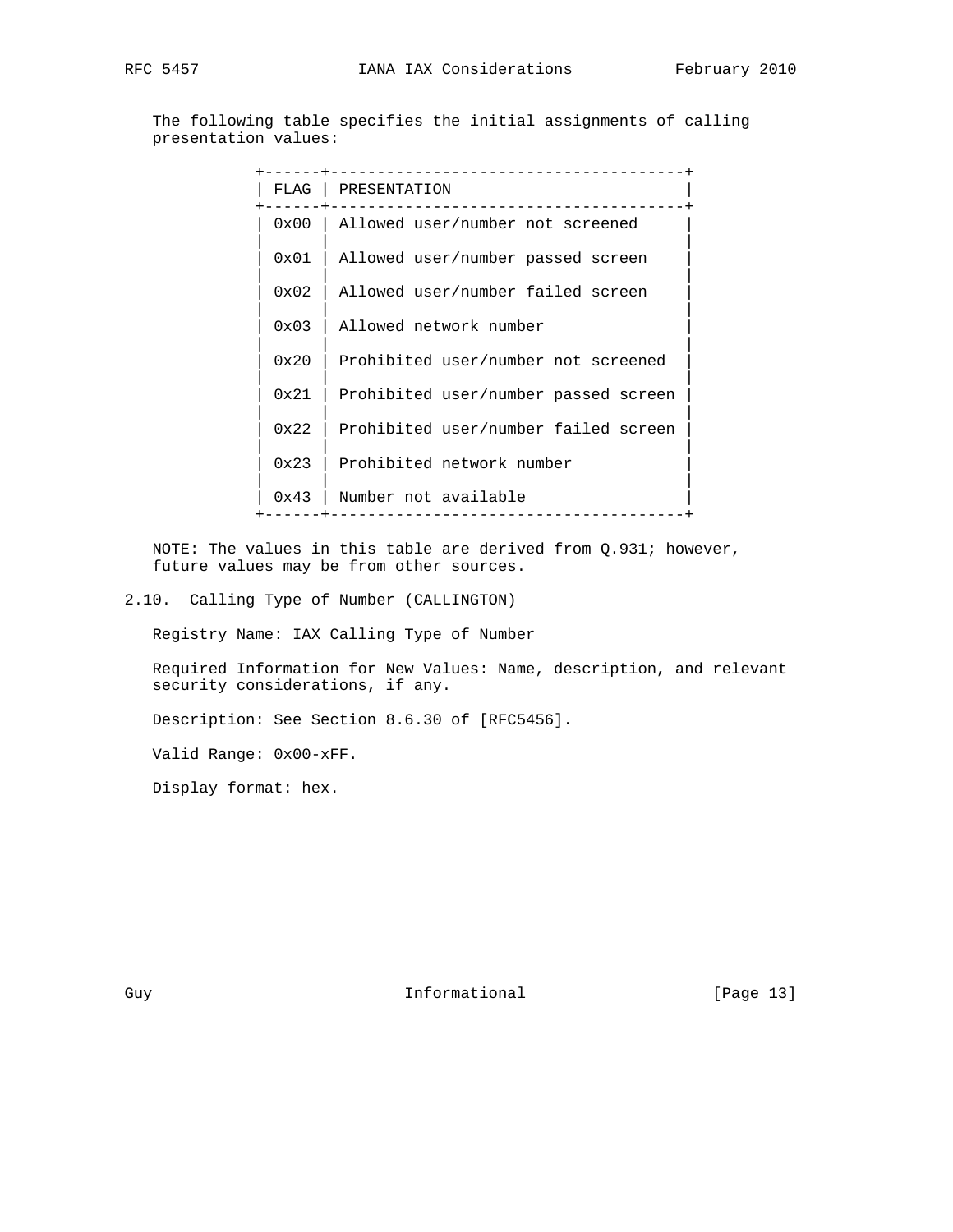The following table specifies the initial assignments of valid calling type of number values:

| VALUE | DESCRIPTION             |
|-------|-------------------------|
| 0x00  | Unknown                 |
| 0x10  | International Number    |
| 0x20  | National Number         |
| 0x30  | Network Specific Number |
| 0x40  | Subscriber Number       |
| 0x60  | Abbreviated Number      |
| 0x70  | Reserved for extension  |
|       |                         |

 NOTE: The values in this table are derived from Q.931; however, future values may be from other sources.

2.11. IAX Transit Network Identification

Registry Name: IAX Transit Network Identification Plan

 Required Information for New Values: Name, description, and relevant security considerations, if any.

Description: See Section 8.6.31 of [RFC5456].

Valid Range: 0000-1111 (four bits).

Display format: binary.

Guy **Informational** [Page 14]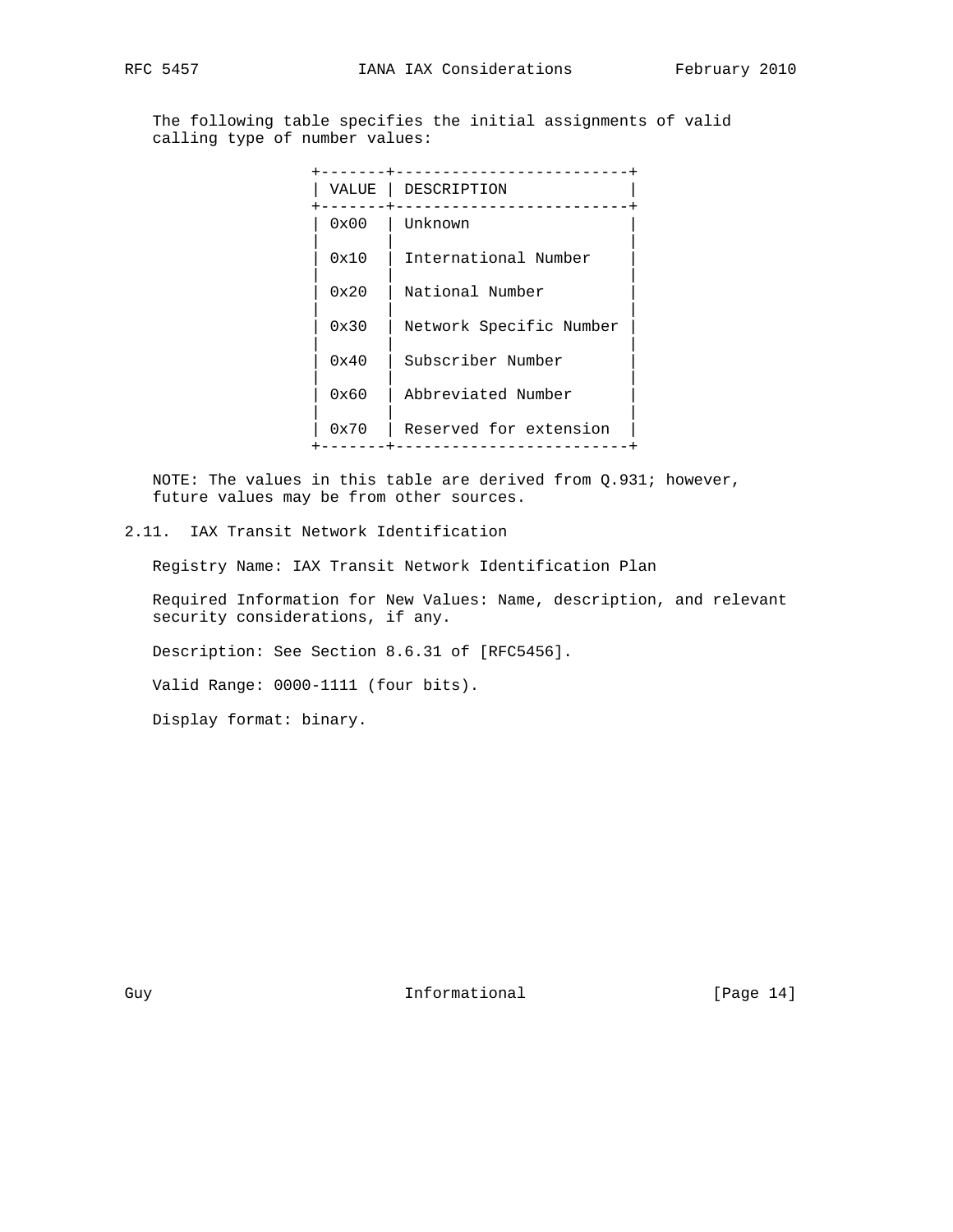The following table specifies the initial assignments of IAX Calling Type of Number values:

| BITS | DESCRIPTION                      |
|------|----------------------------------|
|      | 0000 l Unknown                   |
| 0001 | Caller Identification Code       |
| 0011 | Data Network Identification Code |
|      |                                  |

 NOTE: The values in this table are derived from Q.931; however, future values may be from other sources.

2.12. IAX Type of Network

Registry Name: IAX Type of Network

 Required Information for New Values: Name, description, and relevant security considerations, if any.

Description: See Section 8.6.30 of [RFC5456].

Valid Range: 000-111 (three bits).

Display format: binary.

 The following table specifies the initial assignments of IAX Calling Type of Network values:

| BITS | DESCRIPTION                          |
|------|--------------------------------------|
| 000  | User Specified                       |
| 010  | National Network Identification      |
| 011  | International Network Identification |
|      |                                      |

 NOTE: The values in this table are derived from Q.931, however, future values may be from other sources.

Guy **Informational** [Page 15]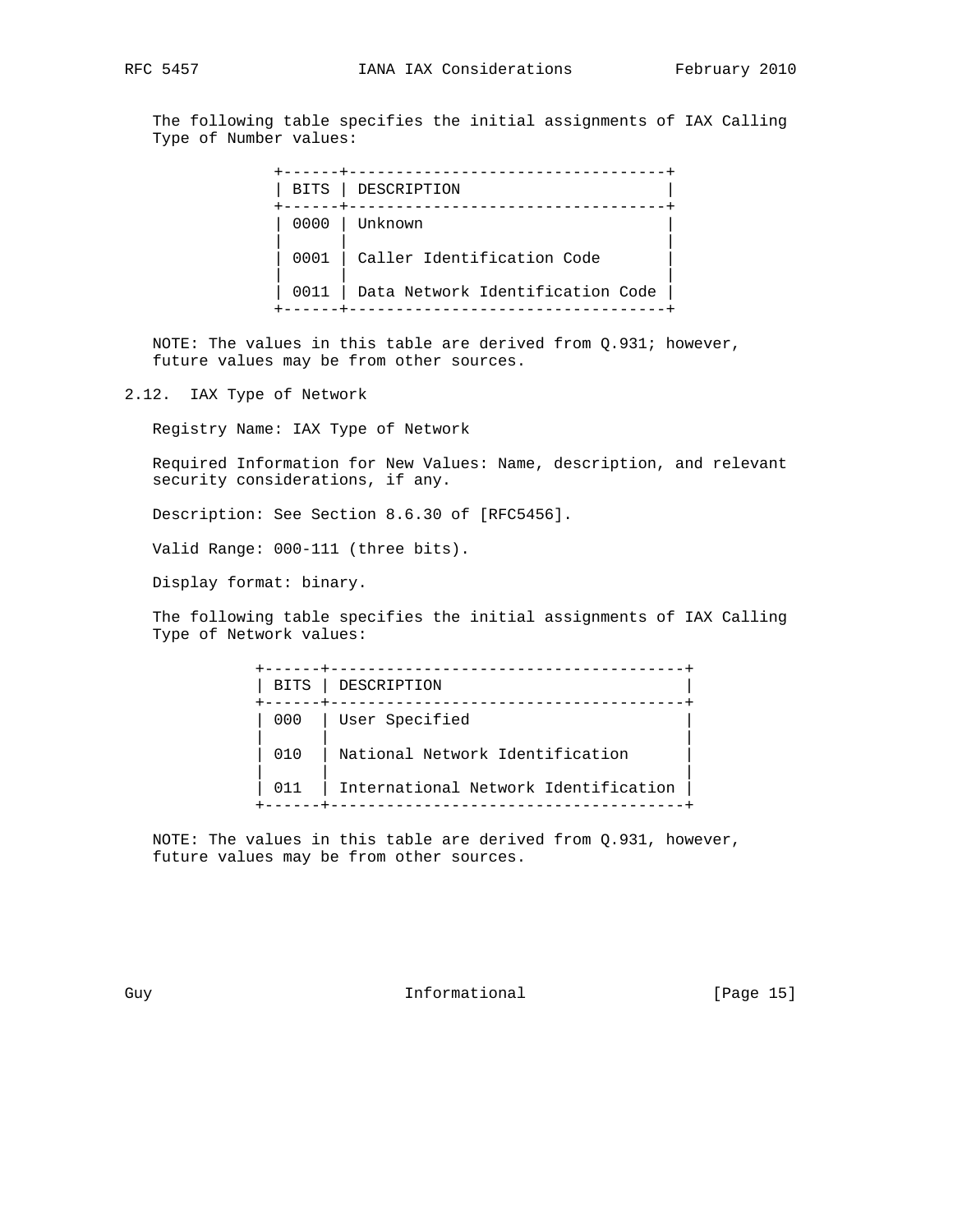# 2.13. Cause Codes

Registry Name: IAX Cause Codes

 Required Information for New Values: Name, description, and relevant security considerations, if any.

Description: See Section 8.6.30 of [RFC5456].

Valid Range: 1-255.

Display format: decimal.

 The following table specifies the initial assignments of IAX Cause Code values:

| NUMBER | CAUSE<br>____________________________   |
|--------|-----------------------------------------|
| 1      | Unassigned/unallocated number           |
| 2      | No route to specified transit network   |
| 3      | No route to destination                 |
| 6      | Channel unacceptable                    |
| 7      | Call awarded and delivered              |
| 16     | Normal call clearing                    |
| 17     | User busy                               |
| 18     | No user response                        |
| 19     | No answer                               |
| 21     | Call rejected                           |
| 22     | Number changed                          |
| 27     | Destination out of order                |
| 28     | Invalid number format/incomplete number |
| 29     | Facility rejected                       |
| 30     | Response to status enquiry              |

Guy **Informational** [Page 16]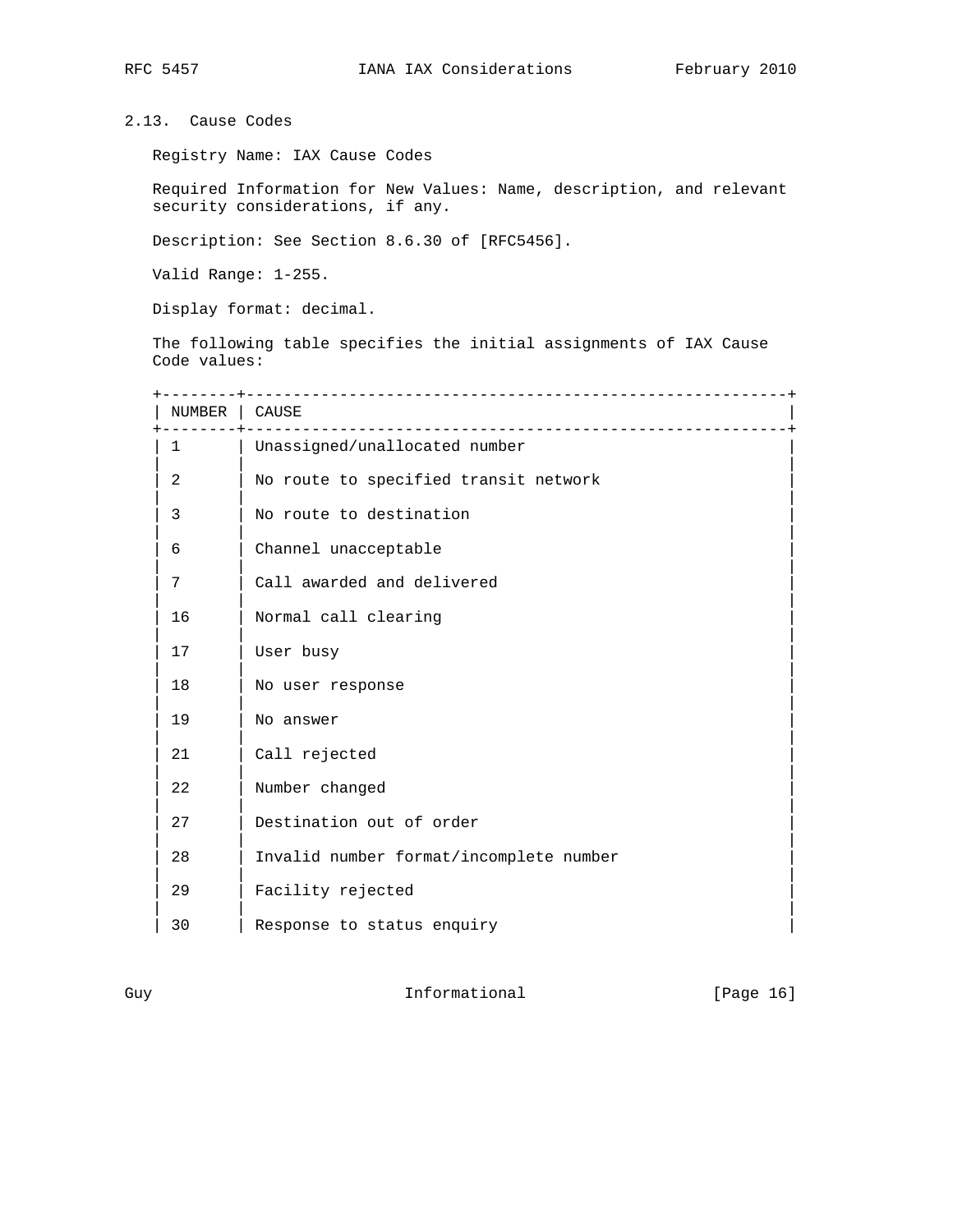RFC 5457 **IANA IAX Considerations** February 2010

| 31 | Normal, unspecified                                                                |
|----|------------------------------------------------------------------------------------|
| 34 | No circuit/channel available                                                       |
| 38 | Network out of order                                                               |
| 41 | Temporary failure                                                                  |
| 42 | Switch congestion                                                                  |
| 43 | Access information discarded                                                       |
| 44 | Requested channel not available                                                    |
| 45 | Preempted (causes.h only)                                                          |
| 47 | Resource unavailable, unspecified (Q.931 only)                                     |
| 50 | Facility not subscribed (causes.h only)                                            |
| 52 | Outgoing call barred (causes.h only)                                               |
| 54 | Incoming call barred (causes.h only)                                               |
| 57 | Bearer capability not authorized                                                   |
| 58 | Bearer capability not available                                                    |
| 63 | Service or option not available (Q.931 only)                                       |
| 65 | Bearer capability not implemented                                                  |
| 66 | Channel type not implemented                                                       |
| 69 | Facility not implemented                                                           |
| 70 | Only restricted digital information bearer capability is<br>available (Q.931 only) |
| 79 | Service or option not available (Q.931 only)                                       |
| 81 | Invalid call reference                                                             |
| 82 | Identified channel does not exist (Q.931 only)                                     |
| 83 | A suspended call exists, but this call identity does not<br>(Q.931 only)           |

Guy **Informational** [Page 17]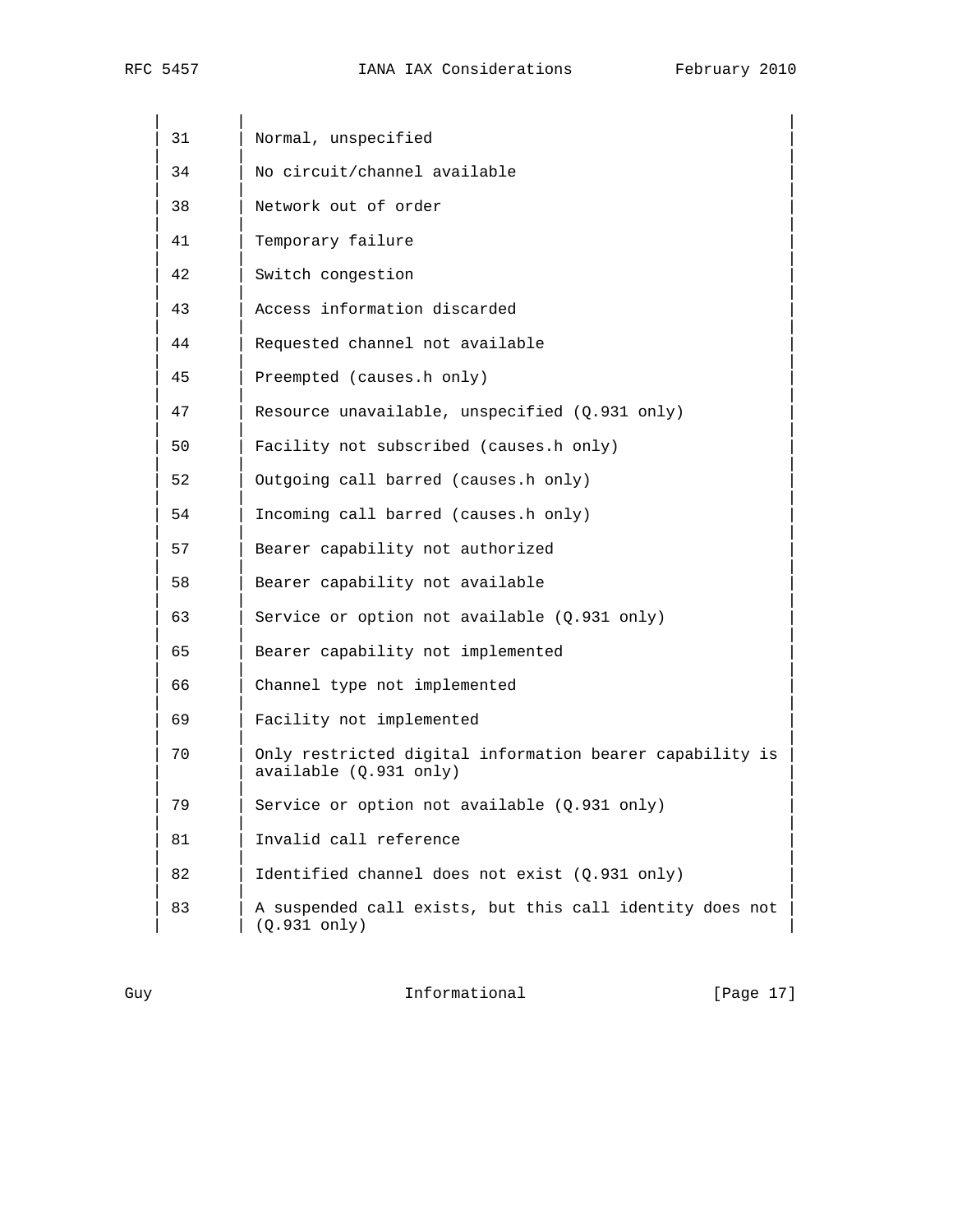| 84  | Call identity in use (Q.931 only)                             |
|-----|---------------------------------------------------------------|
| 85  | No call suspended $(Q.931$ only)                              |
| 86  | Call has been cleared $(Q.931 \text{ only})$                  |
| 88  | Incompatible destination                                      |
| 91  | Invalid transit network selection (Q.931 only)                |
| 95  | Invalid message, unspecified                                  |
| 96  | Mandatory information element missing (Q.931 only)            |
| 97  | Message type nonexistent/not implemented                      |
| 98  | Message not compatible with call state                        |
| 99  | Information element nonexistent                               |
| 100 | Invalid information element contents                          |
| 101 | Message not compatible with call state                        |
| 102 | Recovery on timer expiration                                  |
| 103 | Mandatory information element length error (causes.h<br>only) |
| 111 | Protocol error, unspecified                                   |
| 127 | Internetworking, unspecified                                  |
|     |                                                               |

# 2.14. Encryption Methods

Registry Name: IAX Encryption Methods

 Required Information for New Values: Name, description, and relevant security considerations, if any.

Description: See Section 8.6.34 of [RFC5456].

Valid Range: 0x0001-x8000 bitmask, values must be a power of two.

Display format: hex.

Guy **Informational** [Page 18]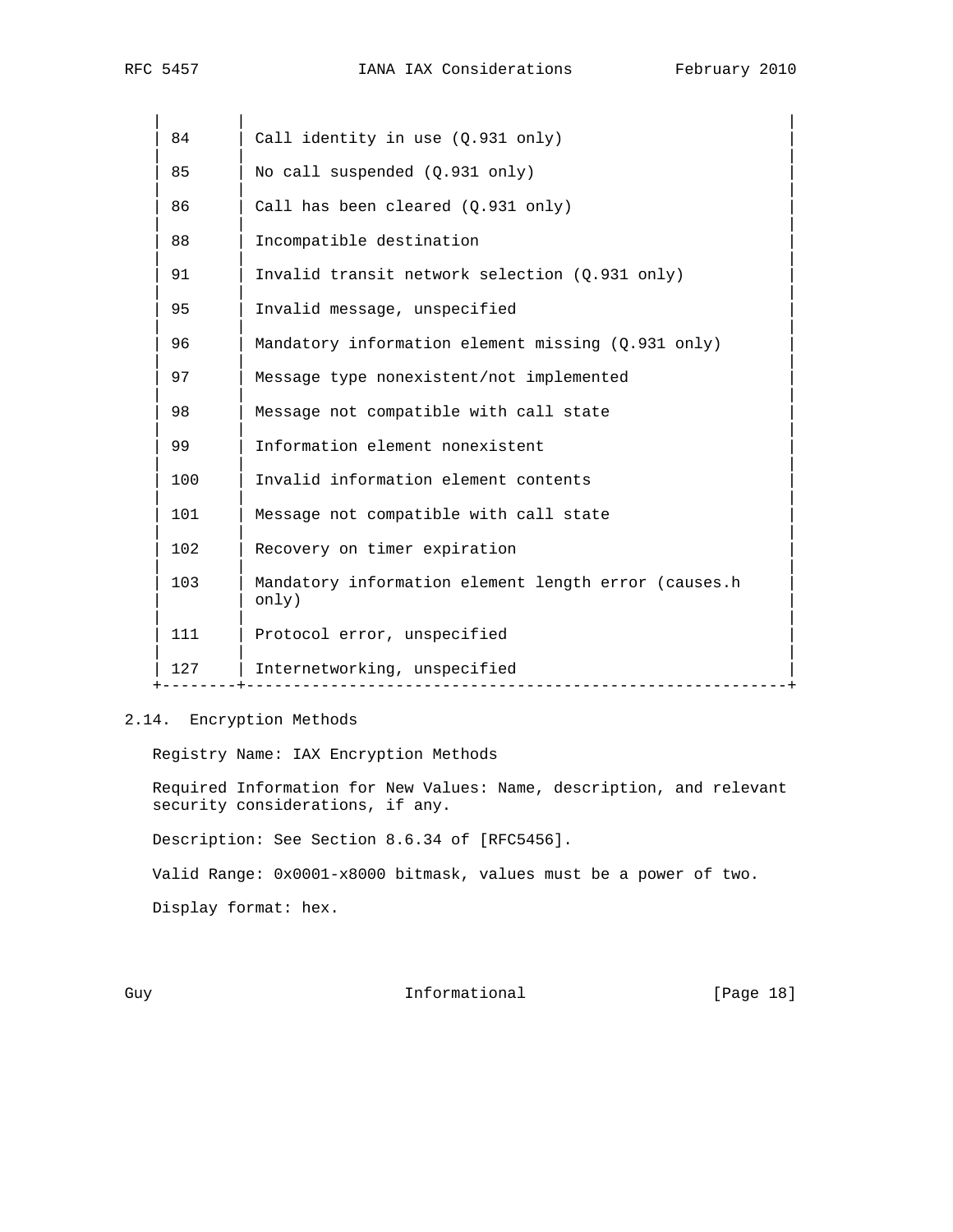The following table specifies the initial assignments of IAX encryption methods:

|  | ------+--------------<br>  METHOD   DESCRIPTION  <br>+--------+--------------+ |
|--|--------------------------------------------------------------------------------|
|  | $\vert$ 0x0001 $\vert$ AES-128<br>+--------+-------------                      |

2.15. Media Formats

Registry Name: IAX Media Formats

 Required Information for New Values: Name, description, and relevant security considerations, if any.

Description: See Section 8.7 of [RFC5456].

Valid Range: 0x0001-x8000 bitmask, values must be a power of two.

Display format: hex.

 The following table specifies the initial assignments of IAX Media Format Values

| SUBCLASS   | DESCRIPTION                 |
|------------|-----------------------------|
| 0x00000001 | G.723.1                     |
| 0x00000002 | GSM Full Rate               |
| 0x00000004 | $G.711$ $mu-law$            |
| 0x00000008 | $G.711 a-law$               |
| 0x00000010 | G.726                       |
| 0x00000020 | IMA ADPCM                   |
| 0x00000040 | 16-bit linear little-endian |
| 0x00000080 | LPC10                       |
| 0x00000100 | G.729                       |
| 0x00000200 | Speex                       |
|            |                             |

Guy **Informational** [Page 19]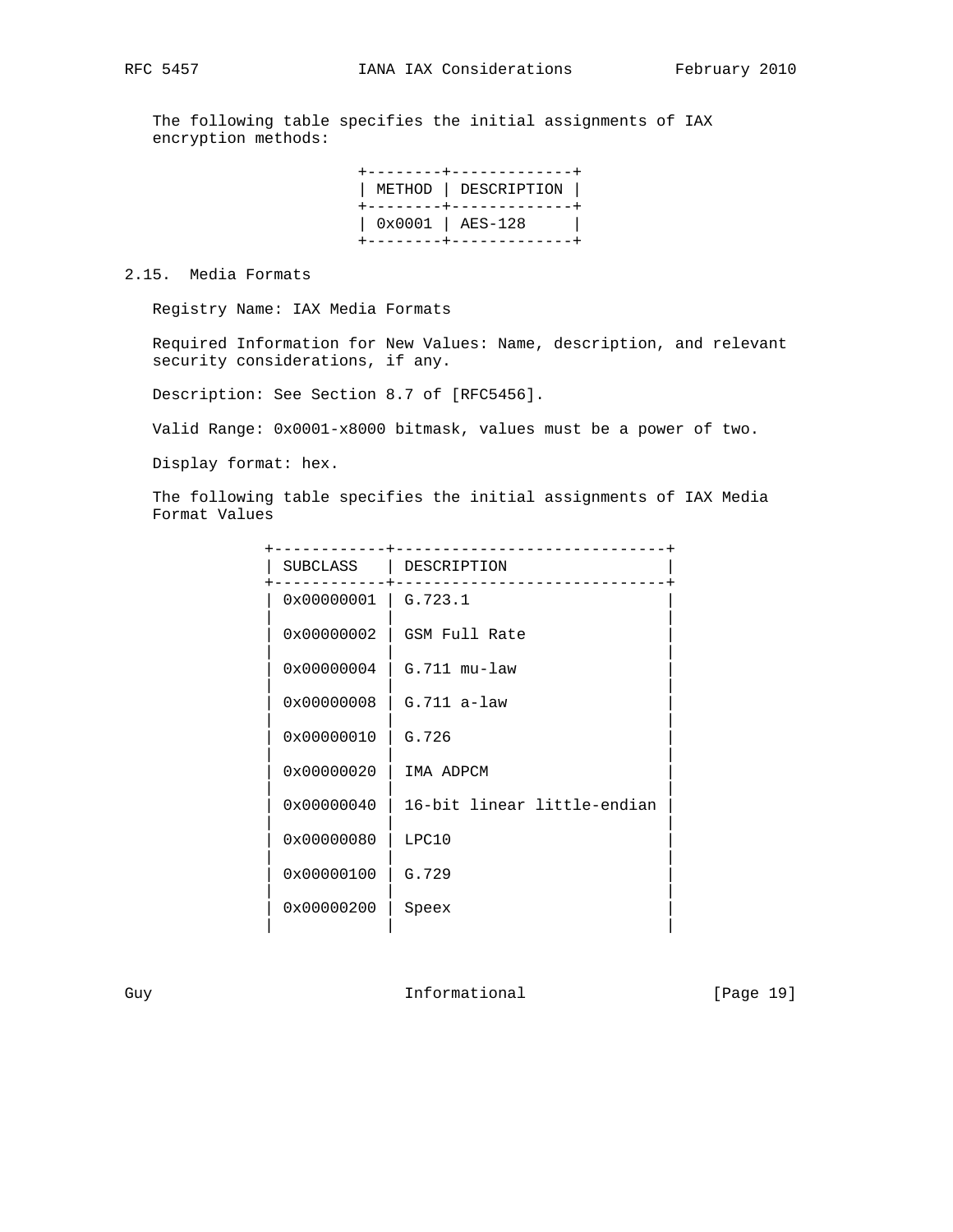| 0x00000400 | <b>ILBC</b> |  |
|------------|-------------|--|
| 0x00000800 | G.726 AAL2  |  |
| 0x00001000 | G.722       |  |
| 0x00002000 | AMR         |  |
| 0x00010000 | <b>JPEG</b> |  |
| 0x00020000 | PNG         |  |
| 0x00040000 | H.261       |  |
| 0x00080000 | H.263       |  |
| 0x00100000 | H.263p      |  |
| 0x00200000 | H.264       |  |
|            |             |  |

3. Security Considerations

 This document defines IAX registries and as such does not raise security issues beyond those discussed in [RFC5456].

4. Acknowledgments

 The author would like to thank Marc Blanchet and Michelle Cotton for their support and suggestions.

- 5. Normative References
	- [RFC5226] Narten, T. and H. Alvestrand, "Guidelines for Writing an IANA Considerations Section in RFCs", BCP 26, RFC 5226, May 2008.
- [RFC5456] Spencer, M., Capouch, B., Guy, E., Ed., Miller, F., and K. Shumard, "IAX: Inter-Asterisk eXchange Version 2", RFC 5456, February 2010.

Guy **Informational** [Page 20]